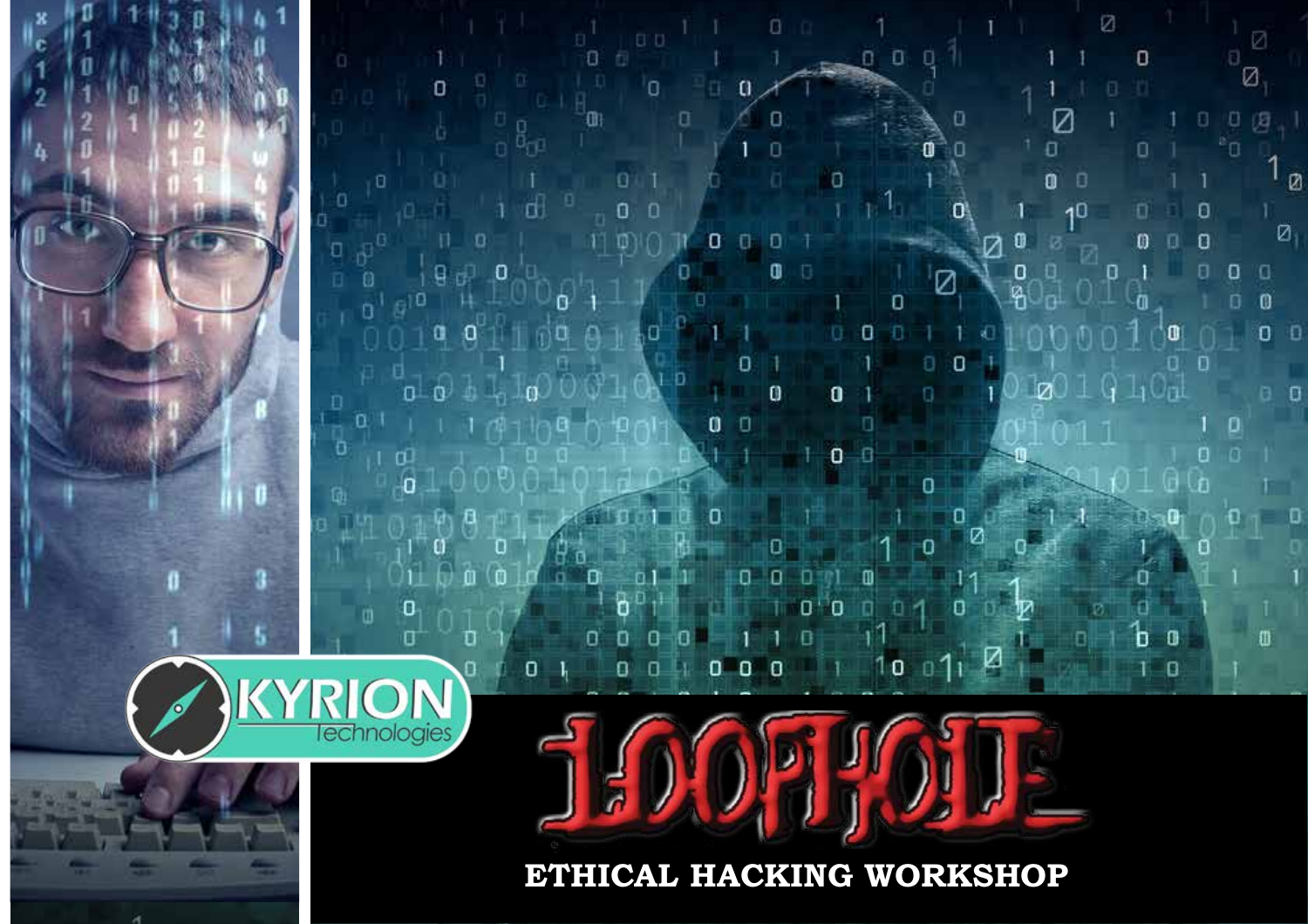#### **Loophole with Ethical Hacking and Penetration Testing**

#### **Duration**

| <b>Lecture and Demonstration:</b> | 1: |
|-----------------------------------|----|
| <b>Security Challenge:</b>        |    |

**5 Hours Security Challenge:** 01 Hours

#### **Introduction**

**Security can't be guaranteed.** As Clint Eastwood once said, "If you want a guarantee, buy a toaster." The only secure system is one that's unplugged, turned off, and in a locked room.

As it's not practical to leave our systems turned off, we need to understand the risks to our systems and prepare ourselves to defend them. Preparation begins with understanding — and that's where awareness comes in.

With all the news stories about hackers, botnets, and breaches involving personal information, it's easy for the security message to sound over-used and tired. It's easy for people to say, "It won't happen here." Yet, studies and surveys repeatedly show that: the human factor (what employees do or don't do) is the biggest threat to information systems and assets.

The best way to achieve a significant and lasting improvement in information security is not by throwing more technical solutions at the problem — it's by raising awareness and training and educating everyone who interacts with computer networks, systems, and information.

#### **Module Structure**

Loophole, Ethical Hacking and Penetration Testing workshop, aims to educate users of digital media of the threats, risks and privacy concerns that go with using them. The other goal of this training module is to expose issues and vulnerabilities to drive the digital media industry to create solutions to these problems.

#### **Detailed Module**

## **ISMS with Concept of Hacking**

Duration: 30 minutes

*(based on GT101: Foundation of Information Security)*

#### **Elements of Information Security**

- Information Security Supports the Mission of the Organization
- Information Security Should Be Cost-Effective
- Responsibilities and Accountability Should Be Made Explicit
- Owners Have Security Responsibilities Outside Organizations

#### **Roles and Responsibilities**

- Senior Management
- Program and Functional Managers/Application Owners
- Users

#### **Common Threats: A Brief Overview**

- Fraud and Theft
- Employee Sabotage
- Loss of Physical and Infrastructure Support
- Threats to Personal Privacy

#### **Indian Cyber Law**

#### Duration: 30 minutes

*(based on GT115: Getting Familiar with Indian Cyber Law)*

#### **Information Technology Act 2000-2008**

- Introduction to IT Act 2000
- Amendment 2008
- Under Umbrella of IT Act 2000
	- o Cyber Crimes
	- Intellectual Property
	- Data Protection and Property
- Limitations of Indian IT Act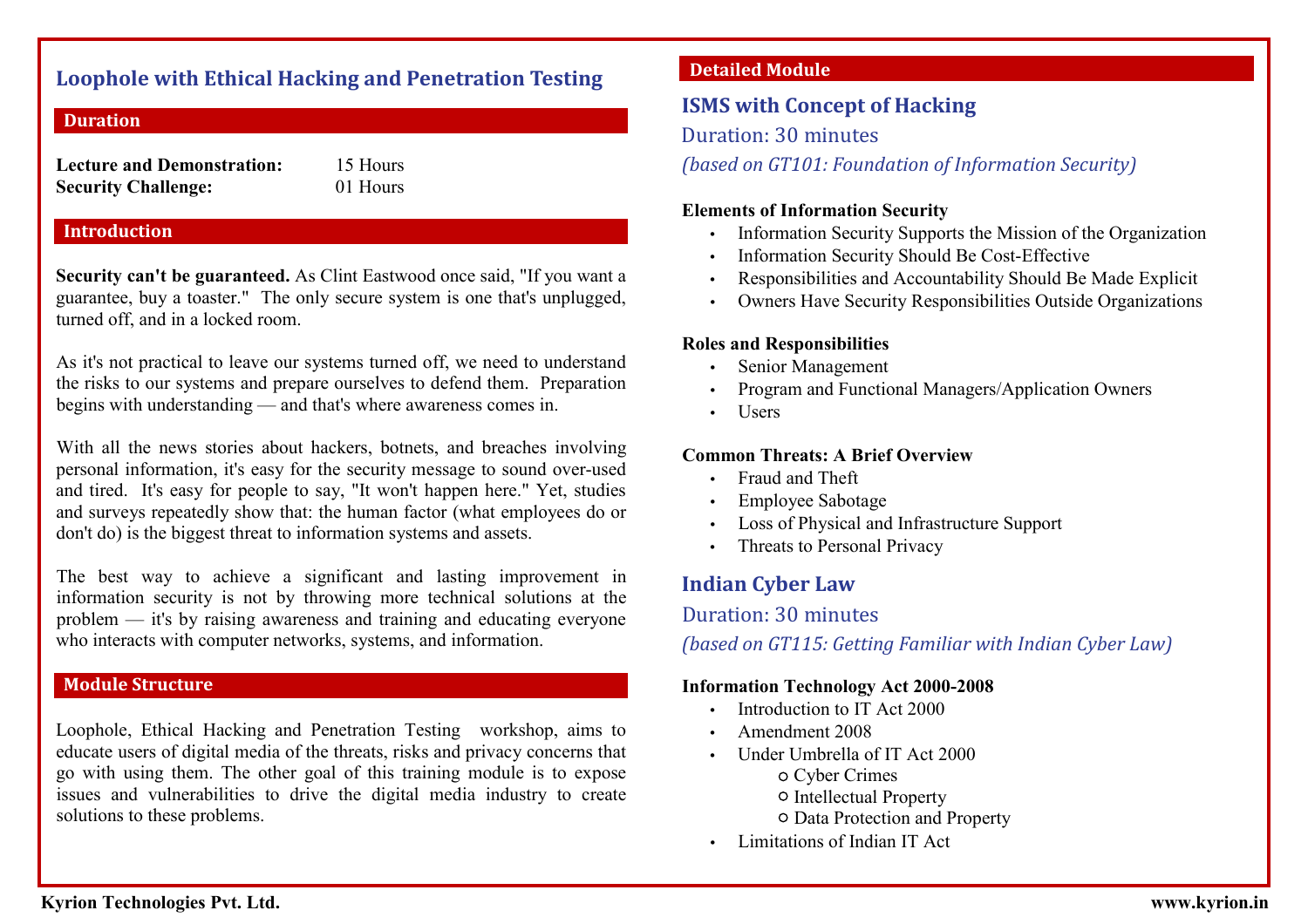# **Web Application Penetration Testing**

#### Duration: 120 minutes

#### *(based on SE118: Essentials of Web Application Penetration Testing)*

#### **Introduction to Penetration Testing**

- Legal and Ethical Implications
- Types of Penetration Testing
	- o White Box Penetration Testing
	- o Black Box Penetration Testing
	- o Grey Box Penetration Testing

#### **Setting Up Web Application Penetration Testing Lab**

- Collecting and Installing PenTest Tools
- Flexible Browser with Security Add-ons
- Setting up Browser Proxies

#### **Beginning Application Penetration Testing**

- Identification of Application Entry Points
	- o Get and Post Parameters
- Testing for Security Vulnerabilities
	- o SQL Injection
	- o Cross Site Scripting
	- o Session Hijacking
	- o Local and Remote File Inclusion Attacks
	- o Parameter Tampering

# **Basics of Secure Programming**

#### Duration: 30 minutes

#### *(based on GT122: Secure Coding Practices\ for Applications)*

#### **Use Cryptography for Application Security**

- Hashes
- Secure Key Storage
- Weak Practices in Cryptography

#### **Data Validation Strategies**

- Where to include Data Validation
- Prevent Parameter Tampering
	- o Hidden Fields
- Encoded Strings
	- o HTML and URL Encoding
	- o Delimiter and Special Characters

#### **Session Management**

- Session ID Generation
- Session Handling
	- o Regeneration of Session Tokens
	- o Session Validation
	- o Session Bruteforcing
- Session Termination

# **Hacking Emails and Social Networks**

#### Duration: 90 minutes

*(based on GT102: An Eye Opener to Cyber Social Media Security)*

#### **Cyber Social Media Threats**

- Social Engineering
	- o Human Based Social Engineering
	- o Computer Based Social Engineering
- Fake Emails
- Keystroke Loggers
- Phishing
- Identity Theft

#### **Securing Your Cyber Social Life**

- Awareness is the Key
- Email Security
	- o Detecting Fake Emails
	- o Creating Account Filters
- Online Account Security
	- o Strong Password Setup
	- o Designing Account Recovery Mechanism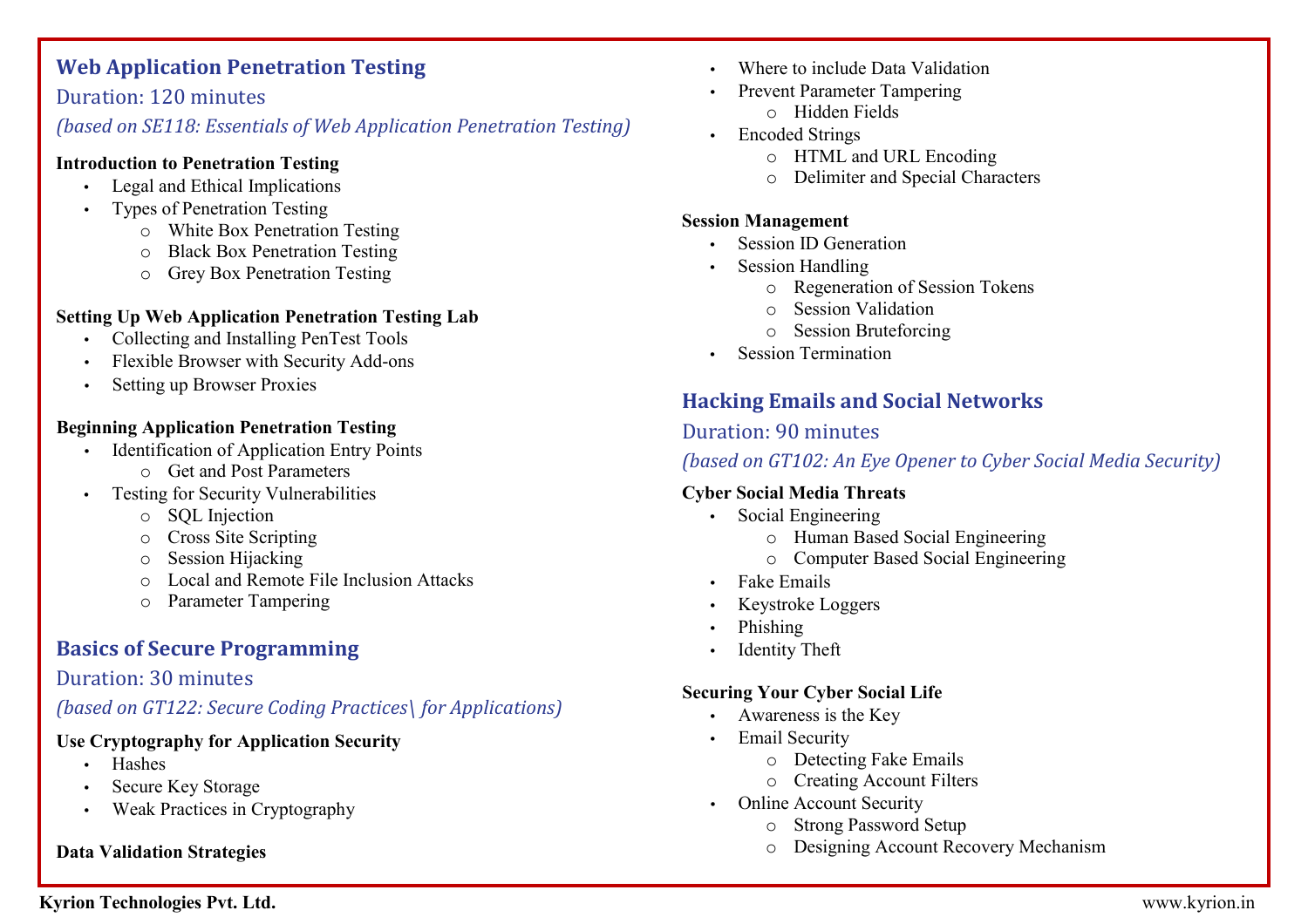o Secure Logout Browser Remember Password o • Recognizing Phishing Websites

# **Google Hacking**

## Duration: 30 minutes

# *(based on GT121: Google Best Friend of a Hacker)*

#### **Working of Google and its methodology**

- Introduction to Crawlers, Bots
- Caching Process of Crawlers

# **Various Roles of Google as a Friend of Hacker**

- Advance Google Search Operators
- Directory Traversal Tool
	- Finding Directory Listings o
	- Locating Specific Directories o
- Vulnerable Website Locator
	- Locating via Company Tags o
	- Locating via Web Applications o
	- Locating via Common Names o

# **Various Attacks with the help of Google**

- Password Harvesting
- Controlling CCTV Camera

# **Data Security and Recovery**

# Duration: 60 minutes

*(based on GT117 - Data Recovery and Backup)*

# **Data Security with Cryptography**

- Securing Data by Using EFS and BitLocker
- File and Folder Permissions
- Alternate Data Streams
- Encrypting Office Documents

## **Recovering Techniques**

- Corrupt Partitions
- Corrupt File System
- Media Errors
- Overwritten Damage

## **Data Acquisition**

- OS Volume Information
- Disk Imaging

# **World of Digital Virtualization**

# Duration: 30 minutes

*(based on GT105: Concepts of Computer Virtualization)*

## **Introduction to Virtual Machines and Virtualization**

- Concept of Virtualization
- Need and Advantages of Virtualization

# **Installation and Configuration**

- Hardware and Software Requirements
- Installation and Configuration
- Performance Optimization
	- o CPU & Memory Performance
	- <sup>o</sup> Network Performance Optimization
		- Host to Host Networking
		- Host to LAN Networking
	- Storage Performance o

# **Hacking and Securing Windows Systems**

# Duration: 120 minutes

*(based on GT108: Beginning with Windows Security)*

# **Introduction to Windows Security**

- Overview of Windows OS
- Windows File System
- Security Architecture in Windows

# **Kyrion Technologies Pvt. Ltd.**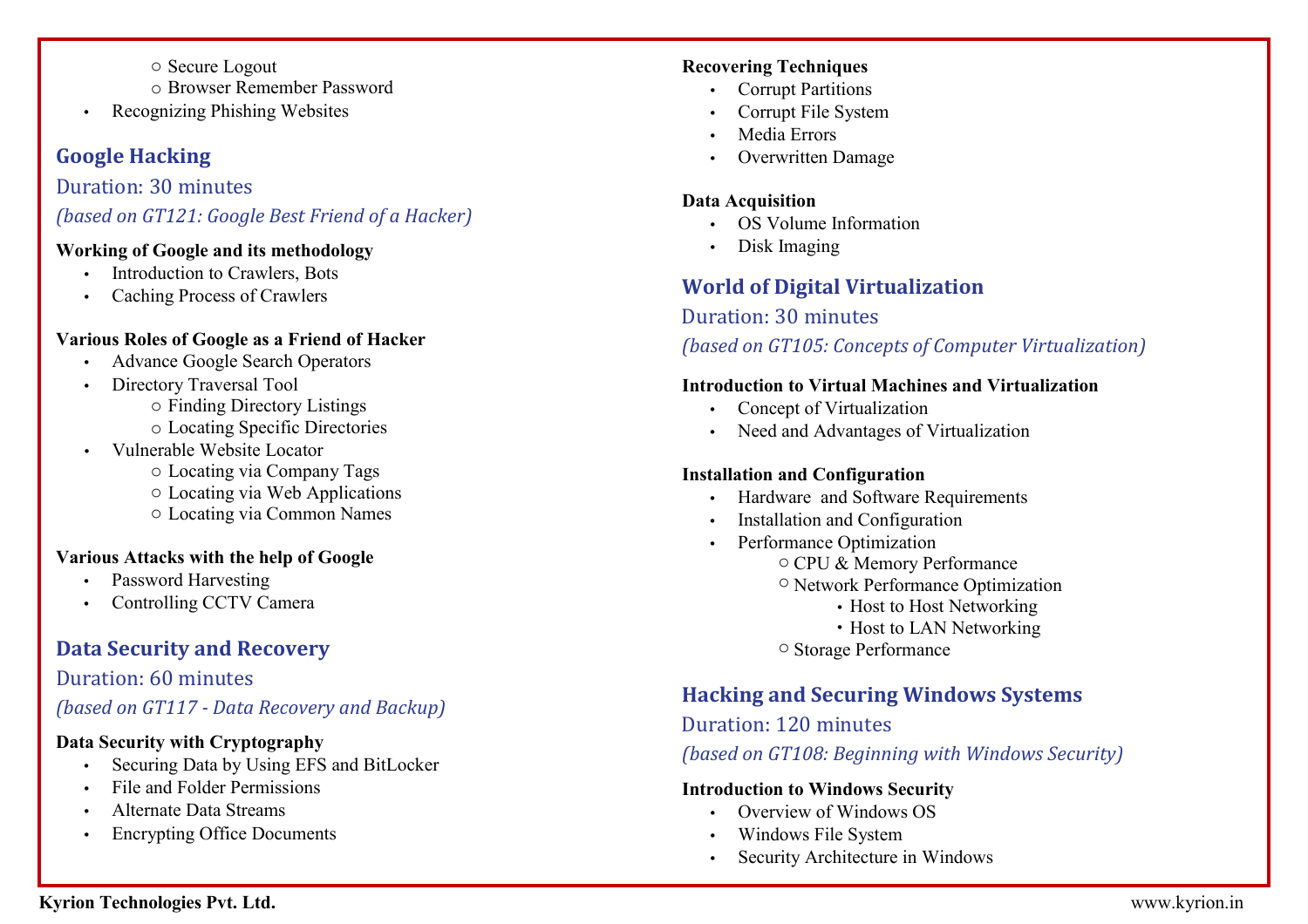- Local Security Authority o
- o Security Account Manager
- o Security Reference Monitor

#### **User Account Security**

- Password Attacks in Windows o Bruteforcing, Dictionary and Rainbow Table Attacks
- Account Security Strengthening
	- o Strong Password Policy
	- Additional Security: Syskey Encryption o
	- User Account Control : Parental Controls o
	- o Restricting BIOS Setup

#### **Services, Port and Protocol Security**

- Auditing and Monitoring Network Connections
- Restricting Ports, Protocols and Services
- Windows Firewall with Advance Restrictions

#### **Security Applications in Windows**

- Auditing and Monitoring Windows Auto Startup
- Defending Windows via Windows Defender
- Policy Management with MBSA
- File and Folder Scanning with MSSE

# **Malware: Attack, Detect and Defend**

# Duration: 90 Minutes

# *(based on GT110: Computer Malware: Detection and Defense)*

#### **Introduction to Computer Malware**

- Overview Malware: Malicious Software
- Proliferation and Purposes
- Types of Malware
	- o Virus: Vital Information Resources Under Seize
	- Worm: Write Once Read Multiple o
	- Trojan Horse, Rootkit o
	- o Spyware, Keystroke Logger

#### **Virus and Worm: Infectious Malware**

- Significance of Virus and Worm
- Behavioral Activity of Virus and Worm
- Virus and Worm Development
	- By Automated Tools o
	- Coding own Viruses and Worms o

## **Trojan Horse: Concealment**

- Overview of Trojan
- Trojan Attack
	- o Direct Connection
	- o Reverse Connection
- Injection in System Files

## **Detection and Removal**

- Anti Malware Tools
- Manual Removal of Malwares

# **Software Cracking: Product Key Generation**

# Duration: 60 minutes

# *(based on GT111: Application Reverse Engineering)*

# **Introduction to Assembly Language**

- Role of Assembly Language in Reverse Engineering
- Concept of Debuggers and Dis-assemblers

# **Understanding Data Flow**

- "Step Over" view of Data flow
- "Step Into" view of Data flow

# **Principles of Software Security**

- Encryption
- Online Key Checking
- Fake Checking Points
- DLL Breakpoints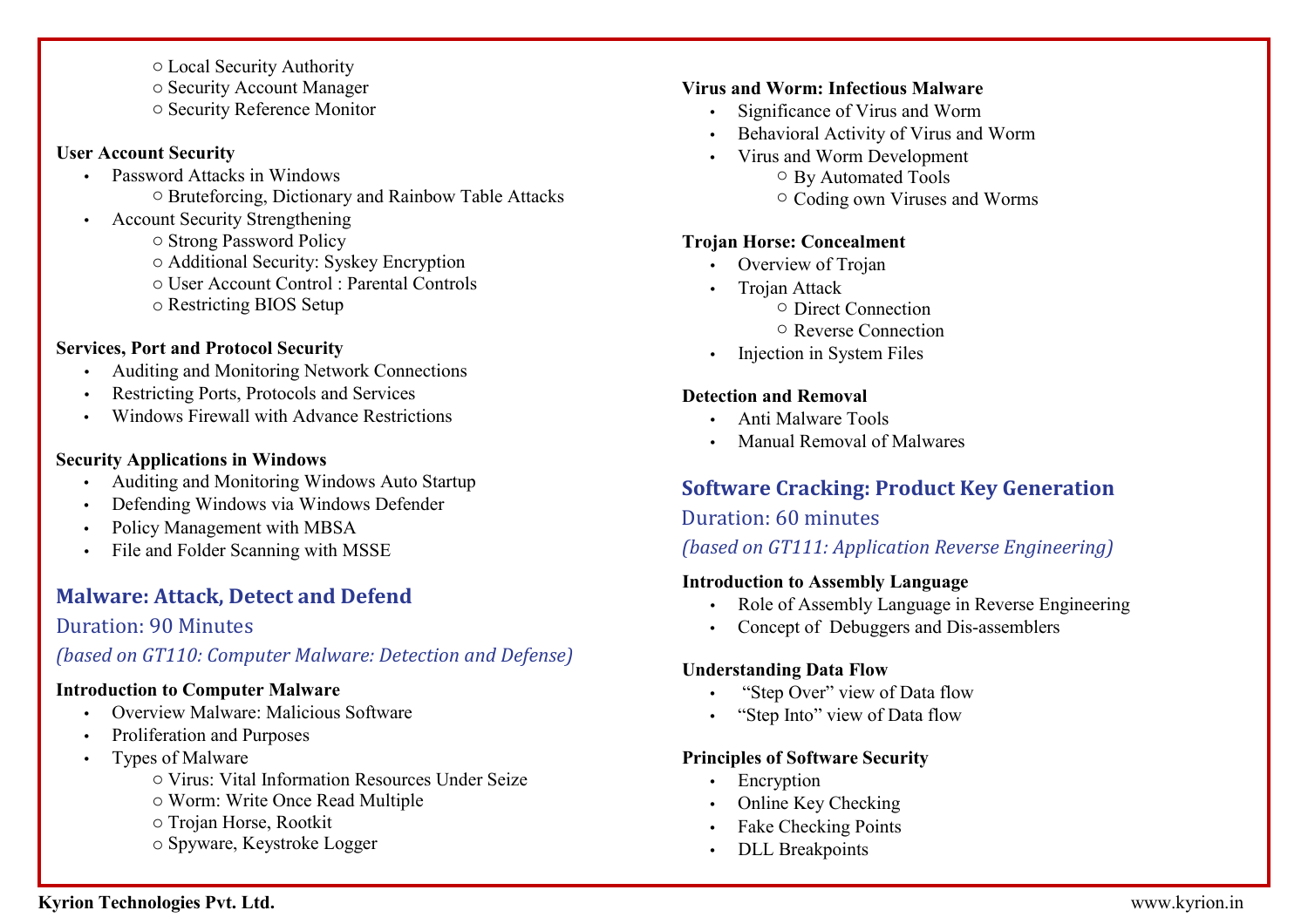# **Mini Chakravyuh – Security Challenge**

## Duration: 60 minutes

# *(based on Password Cracking and Product Key Generation)*

#### **Requirements**

- Computer Device (Bring Your Own Device)
- Windows Operation System
- Working CD/DVD Drive
- Removable Storage Media (Pen Drives 1GB)
- Battery Backup for 60 minutes

Challengers will be asked to install Virtual PC in their machines so that they can use the challenge machine.

#### **Level 1: Windows Password Cracking**

Windows virtual machine will be password protected. Challengers will be required to recover the password of the administration user account using the password cracking techniques demonstrated during the workshop.

#### **Level 2: Product Key Generation**

Windows virtual machine will carry a software setup. Challengers will be required to generate a valid product key against their name.

Target application will be with the Loophole Software Toolkit

#### **Demonstration**

Winners will be required to demonstrate the solution of both the levels to all the participants of the workshop to declare their win.

# **Mobile Hacking Techniques and Security Concepts**

#### Duration: 30 minutes

# *(based on GT116: Vulnerabilities in Mobile & VOIP Security)*

#### **Attacks for Faking Caller ID**

- via Softphones
- via Websites

#### **Attacks for SMS Technology**

- Faking Sender ID: Fake SMS
- Faking Sender ID: Fake MMS

#### **Mobile Security Kit**

- Anti Virus
- **Key Guard**
- Secure Password Setup
- Threats Posted by Third Party Applications